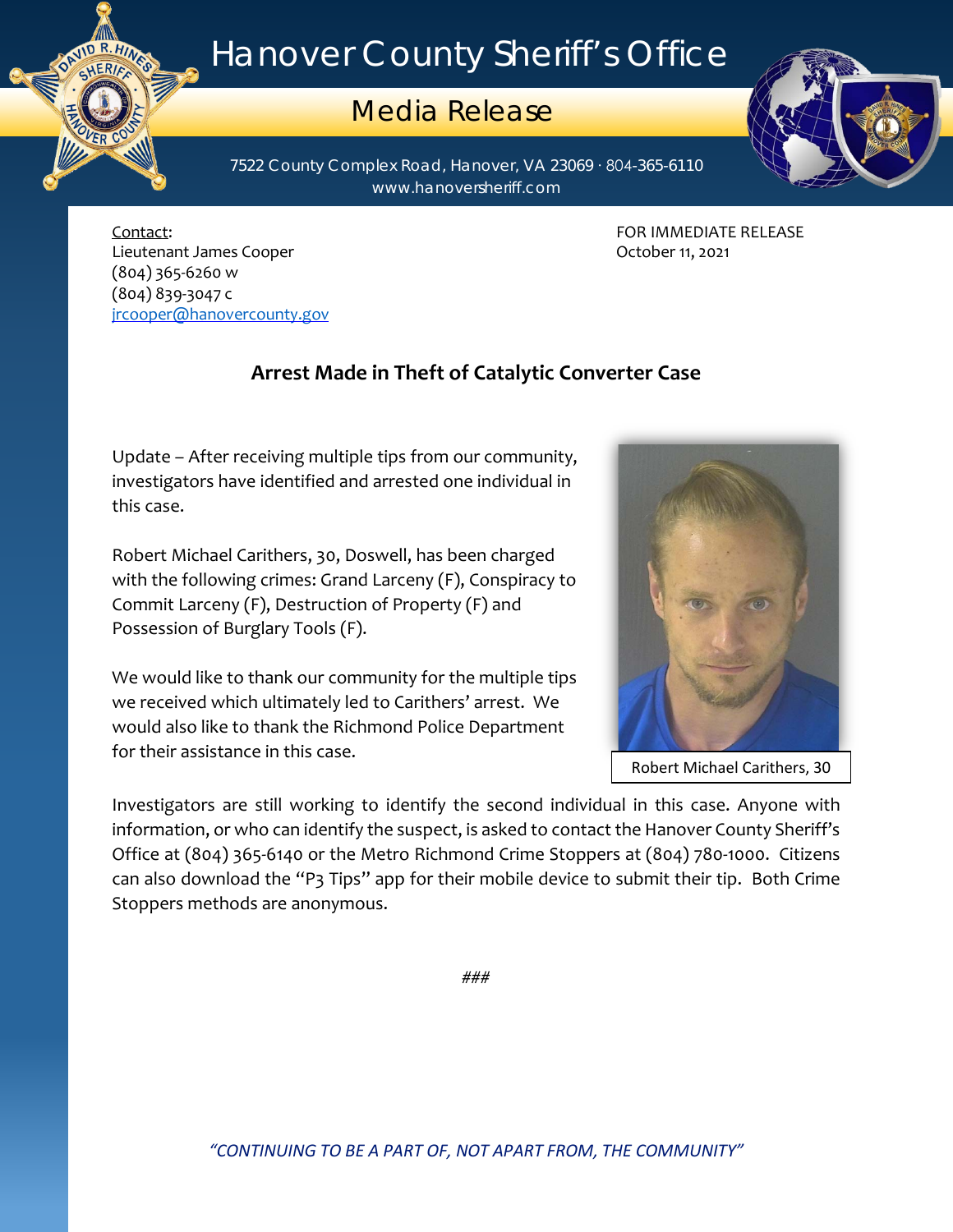## **Investigators Seek to Identify Larceny Suspects**

Hanover, Va. – On September 1, 2021, deputies responded to the 10100 block of Barrett Park Road for a reported larceny of a catalytic converter. The victim stated that an unknown suspect(s) removed a catalytic converter from one vehicle and attempted to remove a second converter from another vehicle.

Surveillance footage captured two suspects enter the business parking lot. One suspect could be seen tampering with a vehicle while the other suspect could be seen waiting at the front door of the business.

The suspects are described as one white male and one black male. There was no suspect vehicle observed on the surveillance footage.

Images of the suspects are below.

Anyone with information about this case, or who can identify the suspects, is asked to contact the Hanover County Sheriff's Office at (804) 365-6140 or the Metro Richmond Crime Stoppers at (804) 780-1000. Citizens can also download the "P3 Tips" app for their mobile device to submit their tip. Both Crime Stoppers methods are anonymous.

###